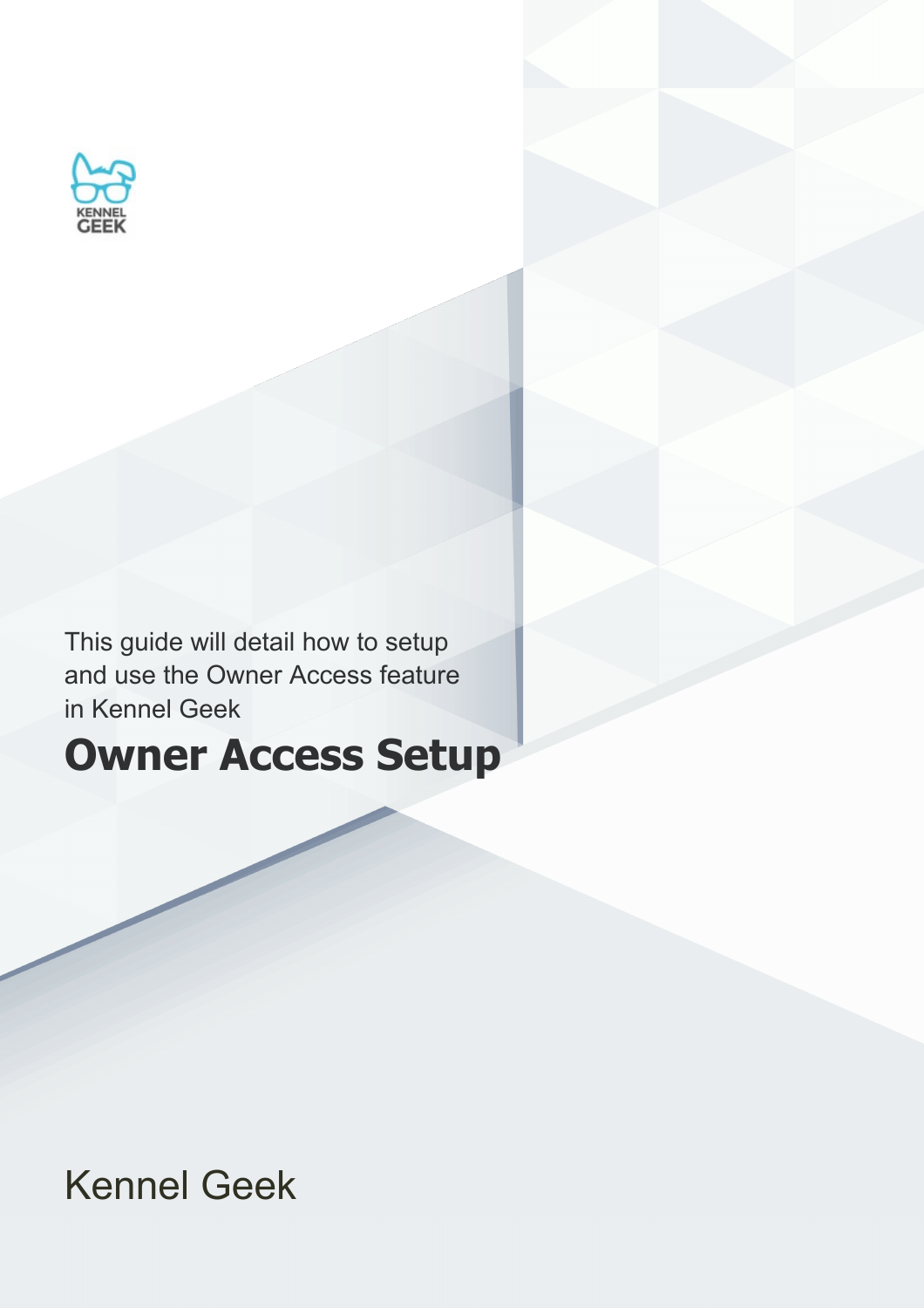# **Activating Owner Access**

| <b>Wag Factory</b>                                                                                                                                      | Q SEARCH                                                                            | $+$ ADD OWNER                                                                                          | <b>Ryan Reed</b><br>Admin | $\odot$ | $\bullet\bullet\bullet$ |
|---------------------------------------------------------------------------------------------------------------------------------------------------------|-------------------------------------------------------------------------------------|--------------------------------------------------------------------------------------------------------|---------------------------|---------|-------------------------|
| 88 MY KENNEL<br><b>ALL SERVICES</b><br>74<br><b>合</b> Boarding<br>27<br>· Daycare<br>55<br>Crooming<br>16<br><b>D</b> TWO-WAY TEXT<br>$\left( 1\right)$ | <b>SETTINGS</b><br>Admin > Account<br>Admin $\sim$<br>Account<br>General<br>Profile | Vaccinations<br>Pet Tags<br>Owners<br>Pets<br>Notifications<br>Payment Types<br>Sales Tax<br>Discounts | Documents                 |         |                         |
| <b>D</b> NOTEBOOK<br>$\boxed{\div}$ TASKS                                                                                                               | NAME <sup>®</sup><br>EMAIL*                                                         | Wag Factory<br>staff@wagfactory.com                                                                    |                           |         |                         |
| <b>BETA</b><br>$\nu$ REPORTS<br><b>N</b> TOOLS                                                                                                          | <b>ADDRESS</b>                                                                      | 719 Folly Road Ste D<br>Charleston<br>SC                                                               |                           |         |                         |
| <b>Q SETTINGS</b>                                                                                                                                       | PHONE                                                                               | 29412-3473<br>843-225-1924                                                                             |                           |         |                         |
|                                                                                                                                                         | <b>FAX</b><br><b>WEBSITE</b>                                                        | XXX-XXX-XXXX<br>www.wagfactory.com                                                                     |                           |         |                         |
|                                                                                                                                                         | * Required fields<br>Save                                                           | ◯ Enable Owner Access ①                                                                                |                           |         |                         |

### **Navigate to Settings > Admin > Account > Profile to Enable Owner Access.**

Make sure you click "Save" to save your settings!

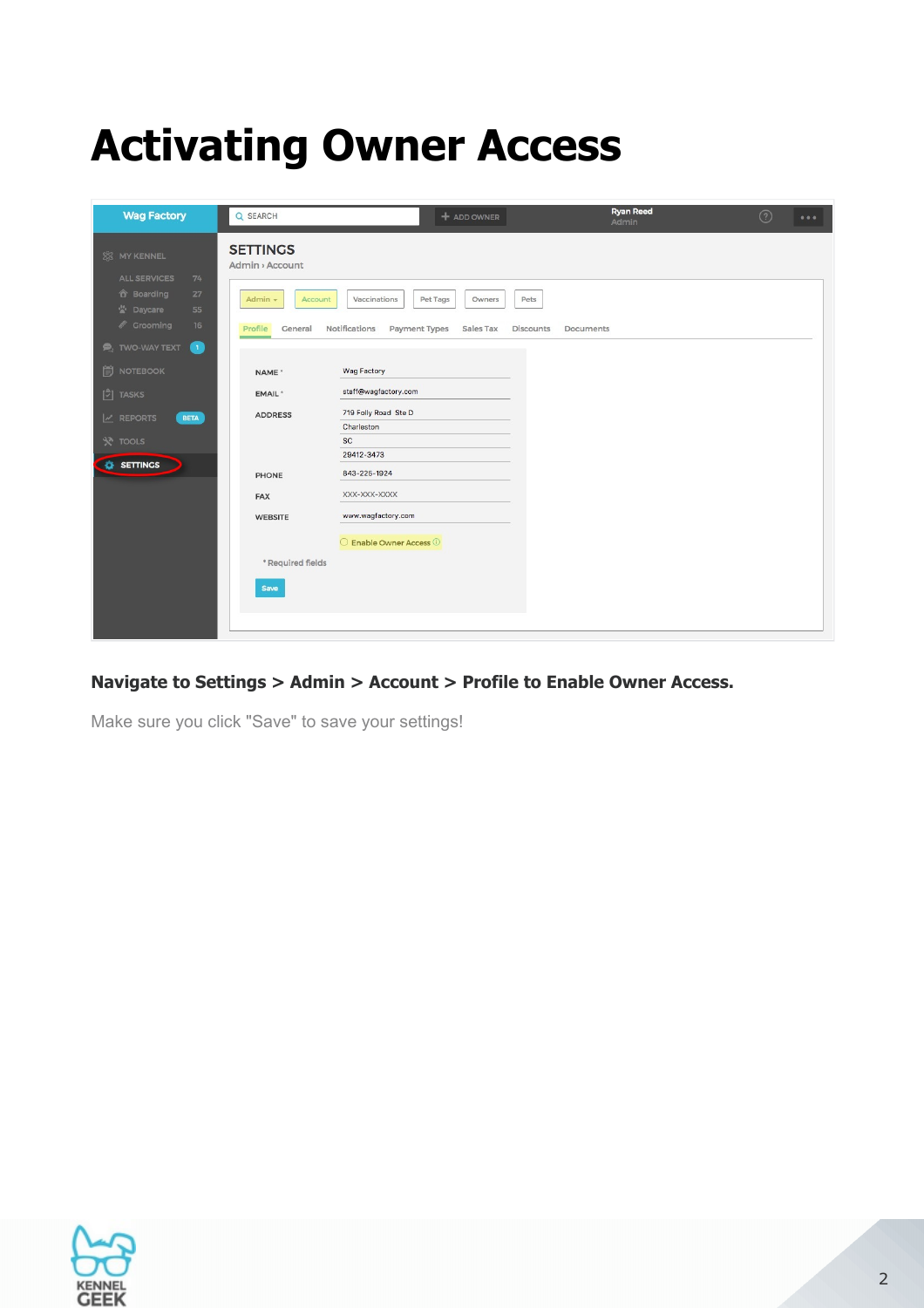| <b>Wag Factory</b>                                            | Q SEARCH                                 | + ADD OWNER                                                                                                   | <b>Ryan Reed</b><br>Admin | $\odot$ | $\bullet\bullet\bullet$ |
|---------------------------------------------------------------|------------------------------------------|---------------------------------------------------------------------------------------------------------------|---------------------------|---------|-------------------------|
| 83 MY KENNEL<br><b>ALL SERVICES</b><br>74                     | <b>SETTINGS</b><br>Admin > Account       |                                                                                                               |                           |         |                         |
| <b>合</b> Boarding<br>27<br>'" Daycare<br>55<br>Crooming<br>16 | Admin -<br>Account<br>Profile<br>General | Vaccinations<br>Pet Tags<br>Owners<br>Pets<br>Notifications<br>Payment Types<br>Sales Tax<br><b>Discounts</b> | Documents                 |         |                         |
| <b>D</b> , TWO-WAY TEXT<br>$\blacksquare$                     |                                          |                                                                                                               |                           |         |                         |
| <b>削 NOTEBOOK</b>                                             | NAME <sup>®</sup>                        | Wag Factory                                                                                                   |                           |         |                         |
| $\boxed{2}$ TASKS                                             | EMAIL*                                   | staff@wagfactory.com                                                                                          |                           |         |                         |
| <b>BETA</b><br>$\angle$ REPORTS                               | <b>ADDRESS</b>                           | 719 Folly Road Ste D                                                                                          |                           |         |                         |
| <b>N</b> TOOLS                                                |                                          | Charleston<br>SC                                                                                              |                           |         |                         |
| <b>O</b> SETTINGS                                             |                                          | 29412-3473                                                                                                    |                           |         |                         |
|                                                               | PHONE                                    | 843-225-1924                                                                                                  |                           |         |                         |
|                                                               | <b>FAX</b>                               | XXX-XXX-XXXX                                                                                                  |                           |         |                         |
| <b>WEBSITE</b>                                                |                                          | www.wagfactory.com                                                                                            |                           |         |                         |
|                                                               | * Required fields                        | <b>C</b> Enable Owner Access <b>C</b><br>OWNER ACCESS LINK http://app.kennelgeek.com/#/customer-portal/way    |                           |         |                         |
|                                                               | Save                                     |                                                                                                               |                           |         |                         |

**You may use this link (website, emails, etc.) to allow Owners to access their account.**

| <b>Wag Factory</b>                                                                                                                                                               | Q SEARCH                                                                                                                                                                                                                              | + ADD OWNER                                                                                              | <b>Ryan Reed</b><br>Admin                                                                                                                                                                                                                                                            | $\odot$<br>$- - -$                                         |
|----------------------------------------------------------------------------------------------------------------------------------------------------------------------------------|---------------------------------------------------------------------------------------------------------------------------------------------------------------------------------------------------------------------------------------|----------------------------------------------------------------------------------------------------------|--------------------------------------------------------------------------------------------------------------------------------------------------------------------------------------------------------------------------------------------------------------------------------------|------------------------------------------------------------|
| 83 MY KENNEL<br><b>ALL SERVICES</b><br>74<br><b>合</b> Boarding<br>27<br>쌀 Daycare<br>55<br><i>♦</i> Grooming<br>16<br><b>D</b> TWO-WAY TEXT<br>$\bullet$<br>訚<br><b>NOTEBOOK</b> | $\mathscr{O}$<br>Owner 2 Emergency<br>Owner<br>Jane Jetson -\$41.00<br>843-743-3366<br><b>PHONE</b><br>info@kennelgeek.com<br><b>EMAIL</b><br>Owner Access Last Login: 12/8/17 (Resend Link)                                          | <b>ADDRESS</b><br>123 Skypad Apt. 4                                                                      | <b>Deposit / Purchase</b><br>Orbit City, CA 98765                                                                                                                                                                                                                                    | پ<br>⊞<br>\$<br>Account<br><b>V</b><br><b>Reservations</b> |
| $\boxed{\div}$ TASKS<br>$\sqrt{\phantom{a}}$ REPORTS<br><b>BETA</b><br><b>N</b> TOOLS<br><b>O</b> SETTINGS                                                                       | ÷<br>Elroy (cat)<br>Judy<br>Astro<br>Pet Info<br><b>SEX</b><br>M - Neutered<br><b>AGE</b><br>08/18 (4 yr 3 mo)<br>+ Add Photo<br><b>WEIGHT</b><br>75 lbs<br>• Astro<br><b>MEDS</b><br>66<br>$B_{11}$ , $B_{21}$ , $B_{31}$ , $B_{31}$ | o<br><b>BREED</b><br>Mutt<br>COLOR<br>Gray/white<br><b>TEMPERAMENT</b><br>Friendly, Happy<br><b>DIET</b> | i<br>Medical<br><b>VETERINARIAN</b><br>Veterinarian Unknown<br>555-555-5555<br><b>VACCINATIONS</b><br><b>EXP. DATE</b><br>4/29/19<br>Rabies *<br>Bordetella *<br>2/5/17<br>Distemper Etc. *<br>4/29/19<br>Canine Influenza<br>* Required for one or more service<br><b>ALLERGIES</b> | <b>Files</b><br>늘<br>F<br><b>Pet Notes</b><br>$\Delta$     |

#### **Owners must be emailed a link for their initial login**

Send or Resend Owner Access Link from the Owner Profile as shown.

\*\*\*If you are just getting started and would like ALL Owners to receive this link, please let us know and we will initiate a mass email to every owner with their login information.

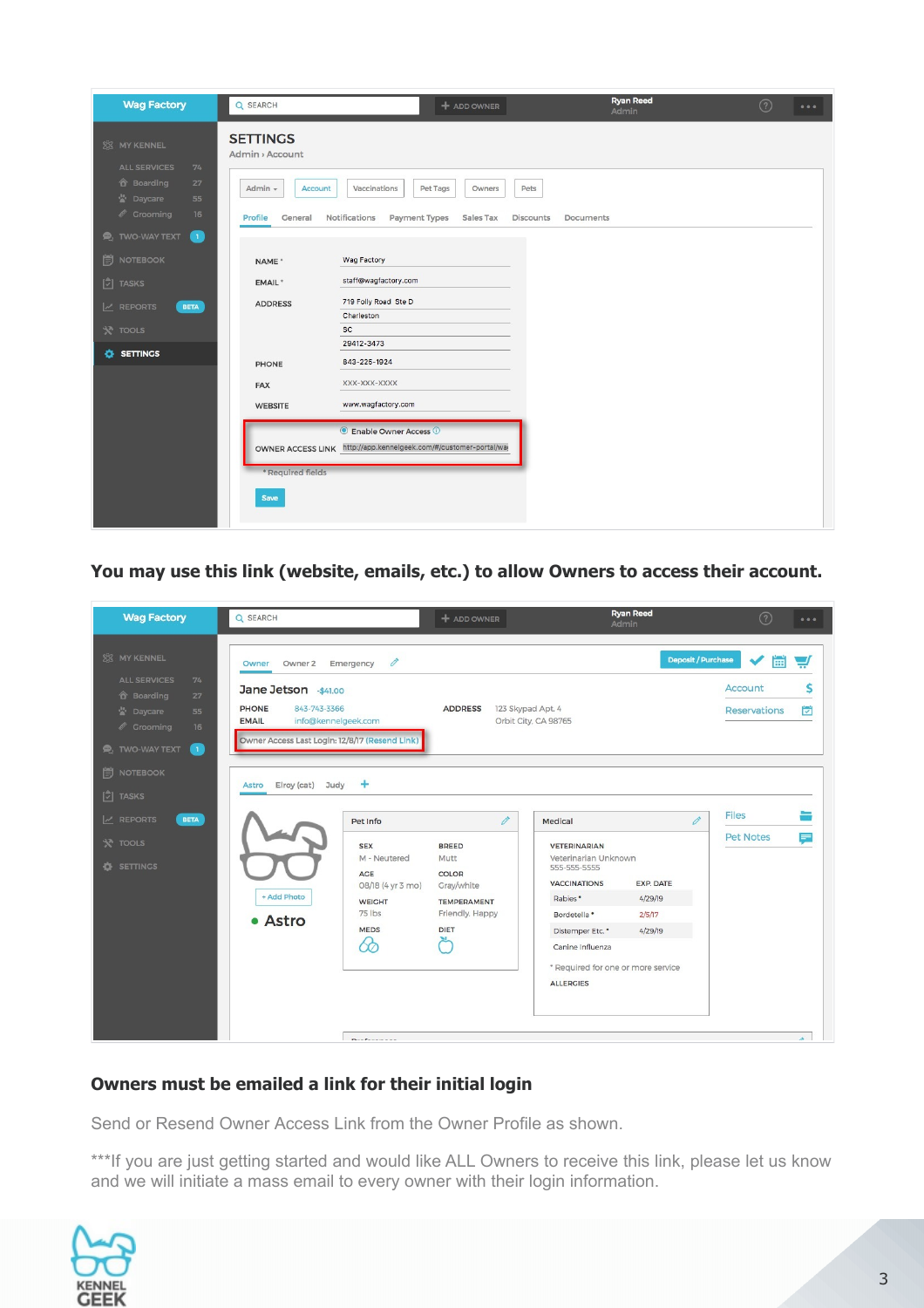## **Owner Login**

| <b>Wag Factory</b><br>EMAIL<br>info@kennelgeek.com |
|----------------------------------------------------|
| Forgot your password?<br>PASSWORD<br>              |
| SIGN IN                                            |
| New Customer? Sign Up Here!                        |
|                                                    |

### **Owner Access Login**

Owners can sign in using their Email and Password

New Customers can follow the "Sign Up Here!" link to register themselves and their pets.

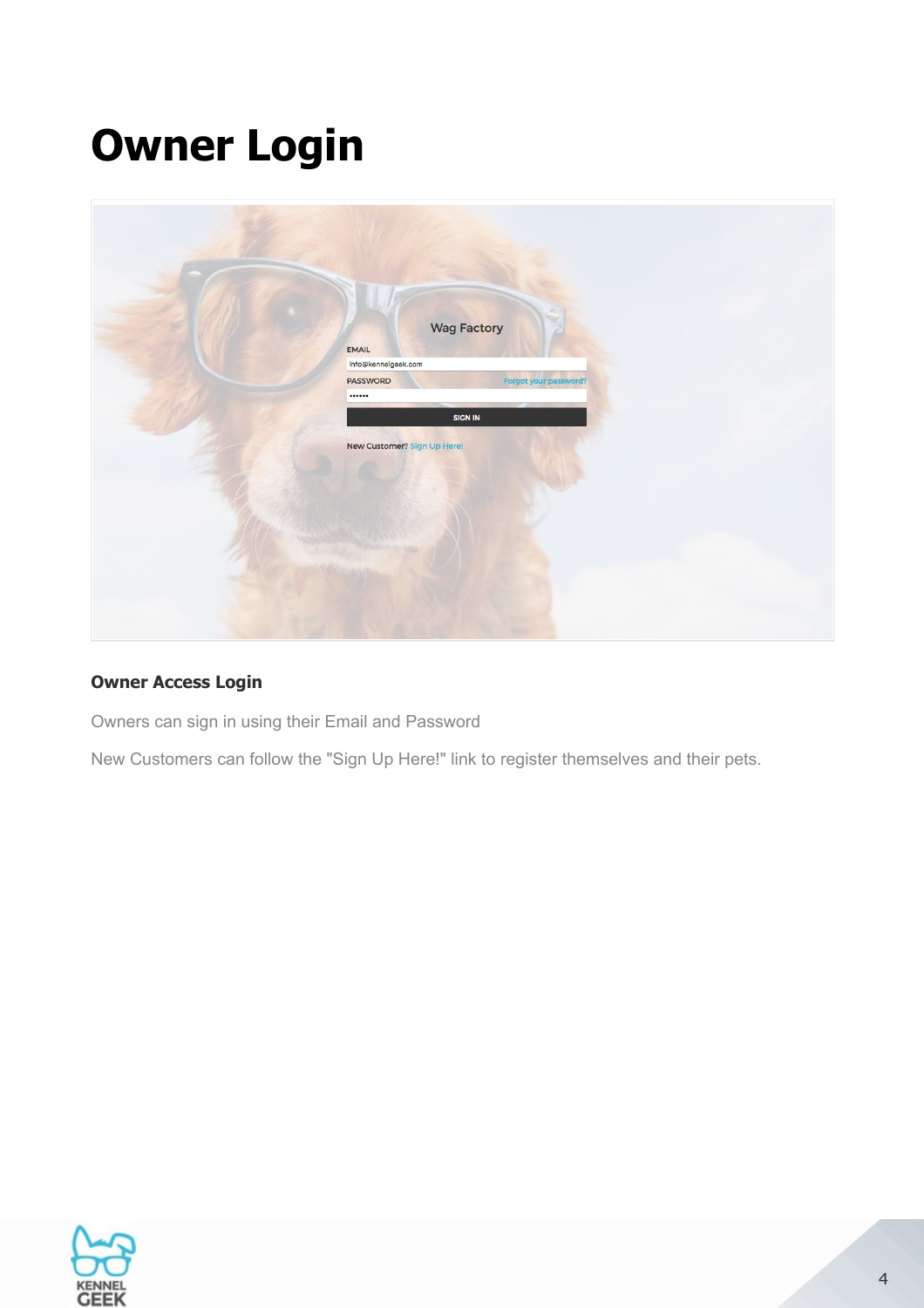| Owner Owner 2 Emergency                                      | o                          |                                                   |                                                             |                     |    |
|--------------------------------------------------------------|----------------------------|---------------------------------------------------|-------------------------------------------------------------|---------------------|----|
| Jane Jetson -\$41.00                                         |                            |                                                   |                                                             | Account             | \$ |
| PHONE<br>843-743-3366<br>info@kennelgeek.com<br><b>EMAIL</b> |                            | ADDRESS 123 Skypad Apt. 4<br>Orbit City, CA 98765 |                                                             | <b>Reservations</b> | 它  |
|                                                              |                            |                                                   |                                                             |                     |    |
| Elroy (cat) Judy $+$<br>Astro                                | Pet Info                   |                                                   | Ò<br>Medical                                                |                     | o  |
|                                                              | <b>SEX</b><br>M - Neutered | <b>BREED</b><br>Mutt                              | <b>VETERINARIAN</b><br>Veterinarian Unknown<br>555-555-5555 |                     |    |
|                                                              | AGE<br>08/18 (4 yr 3 mo)   | COLOR<br>Gray/white                               | <b>VACCINATIONS</b>                                         | EXP. DATE           |    |
| Astro                                                        | <b>WEIGHT</b>              | <b>DIET</b>                                       | Rabies <sup>®</sup>                                         | 4/29/19             |    |
|                                                              | 75 lbs                     |                                                   | Bordetella *                                                | 2/5/17              |    |
|                                                              | <b>MEDS</b>                |                                                   | Distemper Etc. *                                            | 4/29/19             |    |
|                                                              | 66                         |                                                   | Canine Influenza                                            |                     |    |
|                                                              |                            |                                                   | Please contact Wag Factory to update pet<br>vaccinations    |                     |    |

#### **Owner Access Screen**

Here, Owners can View most information on the Owner and Pet Profiles, and Edit some information.

You'll notice, Temperament and Pet Notes are not accessible for the Owner to see.

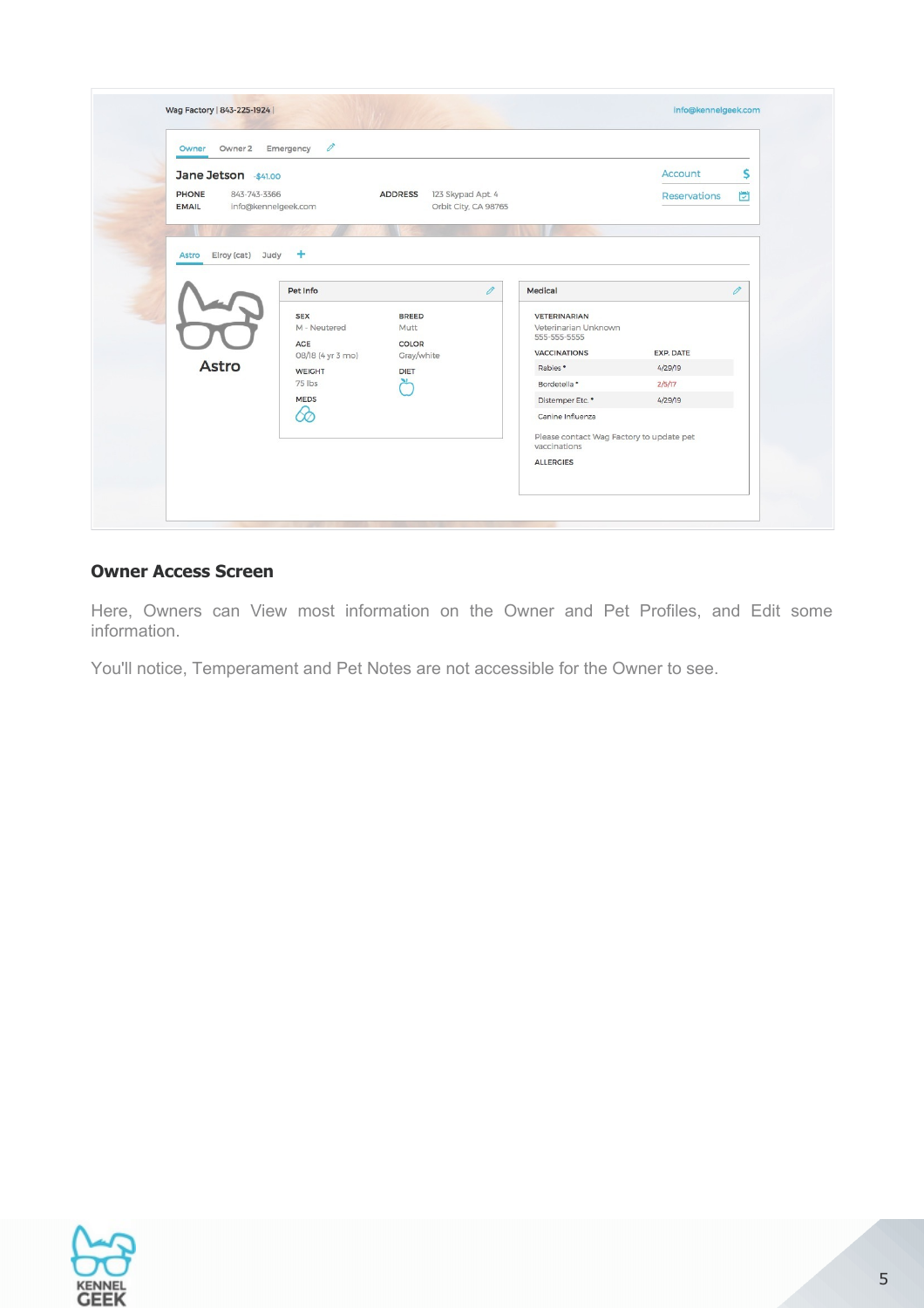| $\delta$<br>Owner Owner 2 Emergency<br>Jane Jetson -\$41.00<br>843-743-3366<br>PHONE<br><b>EMAIL</b><br>info@kennelgeek.com |                                                                                                                     | <b>EMAIL</b><br>info@kennelgeek.com<br><b>NEW PASSWORD</b><br>CONFIRM NEW PASSWORD |                        |                                                                                                                           | $\mathsf{s}$<br>Account<br>它<br>Reservations |                            |
|-----------------------------------------------------------------------------------------------------------------------------|---------------------------------------------------------------------------------------------------------------------|------------------------------------------------------------------------------------|------------------------|---------------------------------------------------------------------------------------------------------------------------|----------------------------------------------|----------------------------|
| Elroy (cat) Judy $+$<br>Astro                                                                                               |                                                                                                                     |                                                                                    | Log Out of Kennel Geek |                                                                                                                           |                                              |                            |
| <b>Astro</b>                                                                                                                | Pet Info<br><b>SEX</b><br>M - Neutered<br><b>AGE</b><br>08/18 (4 yr 3 mo)<br><b>WEIGHT</b><br>75 lbs<br><b>MEDS</b> | <b>BREED</b><br>Mutt<br>COLOR<br>Gray/white<br><b>DIET</b>                         | $\mathscr{O}$          | Medical<br><b>VETERINARIAN</b><br>Veterinarian Unknown<br>555-555-5555<br><b>VACCINATIONS</b><br>Rabies *<br>Bordetella * | <b>EXP. DATE</b><br>4/29/19<br>2/5/17        | $\overline{\mathscr{O}}^*$ |
|                                                                                                                             | 66                                                                                                                  |                                                                                    |                        | Distemper Etc. *<br>Canine Influenza<br>Please contact Wag Factory to update pet<br>vaccinations<br><b>ALLERGIES</b>      | 4/29/19                                      |                            |

### **Change Password**

For the initial login, Owners will be given a unique, generic password to access their account.

We then encourage Owners to change their password by clicking on their email address in the top right corner of the screen.

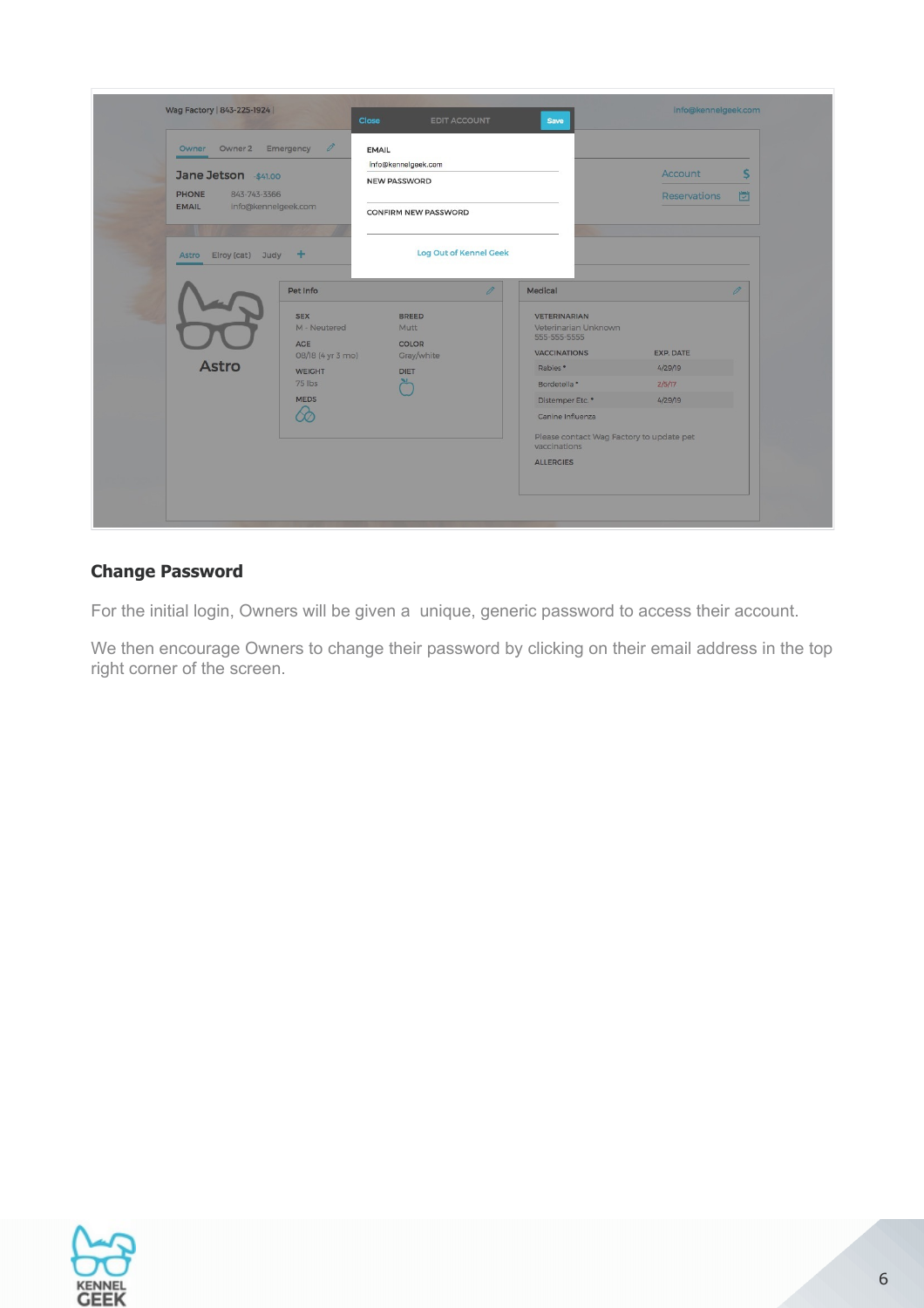# **At Your Facility**



**Kennel Geek is built in with a few helpful TOOLS!**